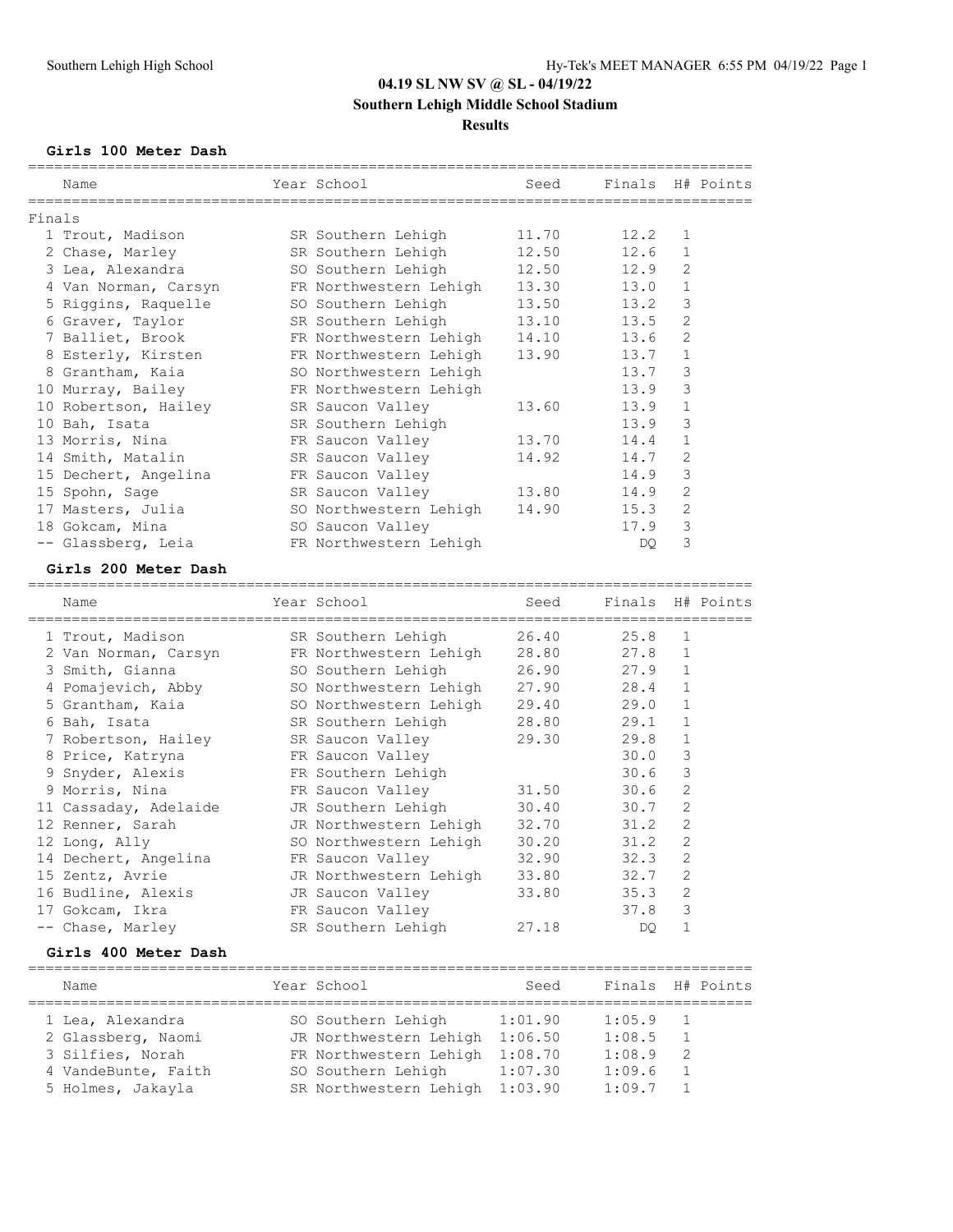**Southern Lehigh Middle School Stadium**

### **Results**

### **....Girls 400 Meter Dash**

| 6 Price, Katryna       | FR Saucon Valley       | 1:10.80 | 1:09.9 |                         |
|------------------------|------------------------|---------|--------|-------------------------|
| 7 Schell, Carina       | SR Southern Lehigh     |         | 1:10.4 | $\overline{\mathbf{3}}$ |
| 7 Yazdanyar, Elizabeth | FR Southern Lehigh     | 1:08.00 | 1:10.4 | 2                       |
| 9 Higgins, Reese       | SO Southern Lehigh     | 1:10.84 | 1:13.3 | -2                      |
| 10 Dubois, Haley       | SO Northwestern Lehigh | 1:07.70 | 1:13.8 | -2                      |
| 11 Stern, Fiona        | SO Saucon Valley       | 1:12.30 | 1:14.3 | -2                      |
| 12 Balliet, Brook      | FR Northwestern Lehigh |         | 1:16.1 | $\overline{\mathbf{3}}$ |
| 13 Probst, Catherine   | FR Southern Lehigh     |         | 1:21.1 | -3                      |
| 14 Esterly, Kirsten    | FR Northwestern Lehigh | 1:12.50 | 1:21.2 | -3                      |
| 15 Reith, Madison      | SO Saucon Valley       | 1:21.60 | 1:26.2 | - 2                     |
| -- Bortz, Olivia       | SO Saucon Valley       | 1:03.70 | DO.    |                         |

===================================================================================

### **Girls 800 Meter Run**

Name The Year School Seed Finals H# Points =================================================================================== 1 Bortz, Olivia SO Saucon Valley 2:36.90 2:28.3 1 2 Garges, Autumn SR Southern Lehigh 2:28.10 2:31.5 1 3 Stock, Emily SO Southern Lehigh 2:29.10 2:32.9 1 4 Harper, Jordyn FR Southern Lehigh 2:41.60 2:50.4 2 5 Cornell, Sophia FR Northwestern Lehigh 2:44.80 2:51.7 1 6 Schaller, Lilliana JR Southern Lehigh 2:59.99 2:54.3 3 7 DiCesare, Tessa FR Southern Lehigh 2:57.91 2:56.1 2 8 Sterner, Ruth FR Saucon Valley 2:55.80 2:59.0 1 9 Fagan, Emily JR Northwestern Lehigh 3:00.7 4 10 Penny, Sophia FR Northwestern Lehigh 3:05.80 3:01.1 2 11 McGorry, Molly SR Northwestern Lehigh 2:57.90 3:02.1 1 12 Heinly, Devon FR Northwestern Lehigh 3:02.4 4 13 McCullagh, Fabienne FR Saucon Valley 3:01.00 3:09.2 2 14 Lesniak, Lillia SO Southern Lehigh 3:12.50 3:12.2 3 15 Glassberg, Leia FR Northwestern Lehigh 3:19.40 3:27.8 3 16 Gruen, Katherine FR Northwestern Lehigh 3:10.00 3:32.3 3 17 Reith, Madison SO Saucon Valley 3:25.70 3:37.7 2 18 Sajnani, Roshni FR Saucon Valley 3:42.00 3:57.9 3 -- Moloney, Kelly JR Northwestern Lehigh 2:59.40 DQ 2 -- Parrish, Felicity JR Southern Lehigh 1988 CD 14 -- Patel, Alaina JR Southern Lehigh DQ 4

### **Girls 1600 Meter Run**

| Name                   | Year School            | Seed    | Finals Points |  |
|------------------------|------------------------|---------|---------------|--|
| 1 Stock, Emily         | SO Southern Lehigh     | 5:30.30 | 5:41.3        |  |
| 2 Patel, Alaina        | JR Southern Lehigh     | 5:41.70 | 5:47.4        |  |
| 3 Lenhart, Maura       | JR Southern Lehigh     | 5:44.20 | 5:50.7        |  |
| 4 Szydlow, Emma        | SR Saucon Valley       | 5:38.13 | 5:59.7        |  |
| 5 Klein, Angelina      | JR Northwestern Lehigh | 5:46.10 | 6:08.4        |  |
| 6 Harper, Jordyn       | FR Southern Lehigh     | 5:53.70 | 6:19.5        |  |
| 7 Sterner, Ruth        | FR Saucon Valley       | 6:24.60 | 6:27.5        |  |
| 8 DiCesare, Tessa      | FR Southern Lehigh     | 6:42.23 | 6:28.4        |  |
| 9 Penny, Sophia        | FR Northwestern Lehigh | 6:27.80 | 6:35.4        |  |
| 10 Rutkowski, Emma     | SR Northwestern Lehigh | 6:35.70 | 6:36.3        |  |
| 11 DeSimone, Jacalyn   | FR Southern Lehigh     |         | 6:37.3        |  |
| 12 Parrish, Felicity   | JR Southern Lehigh     |         | 6:43.2        |  |
| 13 McCullagh, Fabienne | FR Saucon Valley       | 6:29.20 | 6:48.5        |  |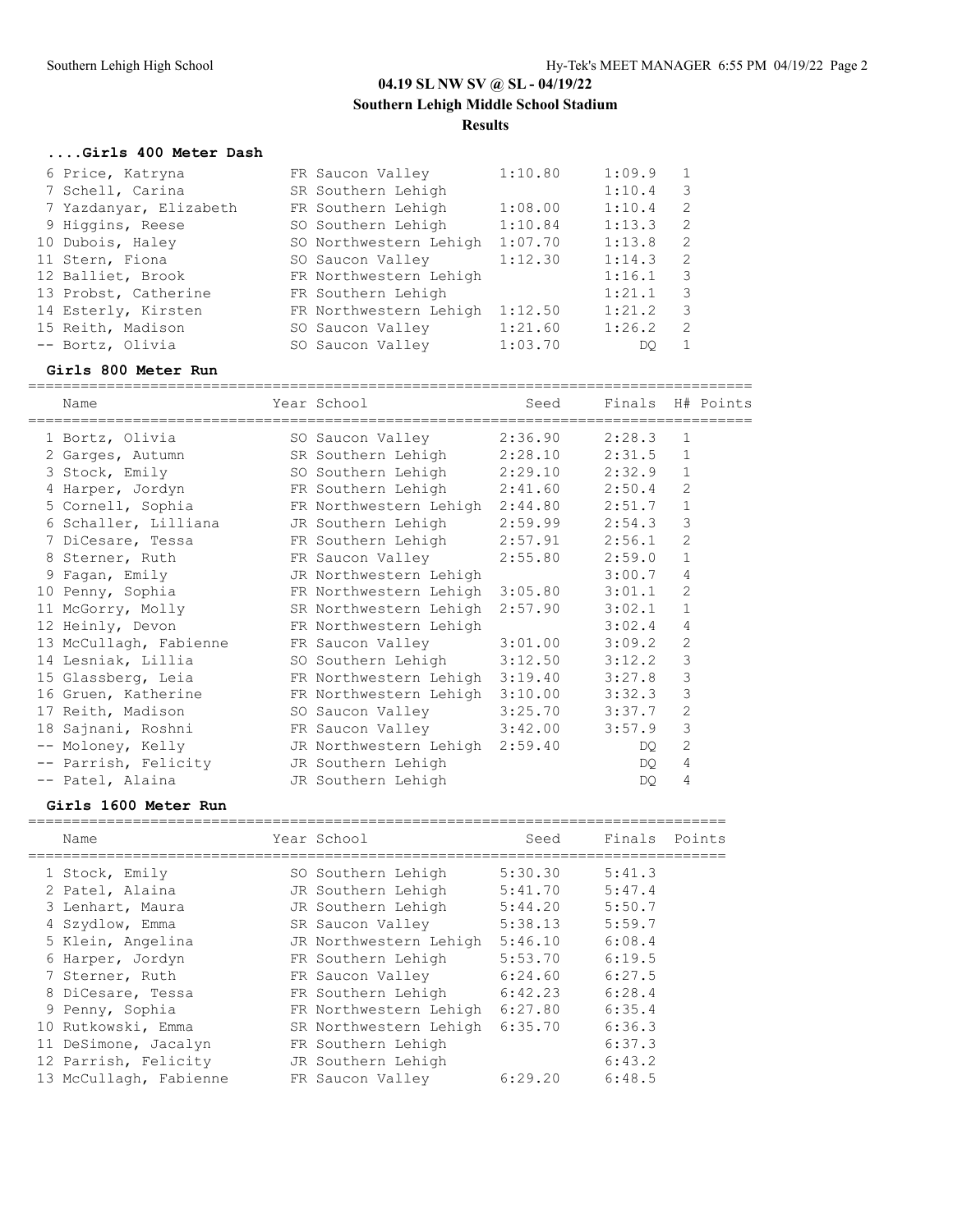## **Southern Lehigh Middle School Stadium**

### **Results**

### **....Girls 1600 Meter Run**

| 14 Glassberg, Leia | FR Northwestern Lehigh 7:35.10 | 7:43.5 |
|--------------------|--------------------------------|--------|
| 15 Sajnani, Roshni | FR Saucon Valley 7:42.35       | 8:25.7 |
| -- Heinly, Devon   | FR Northwestern Lehigh 6:32.40 | DO     |

### **Girls 3200 Meter Run**

| Name                | Year School                     | Seed     | Finals  | Points |
|---------------------|---------------------------------|----------|---------|--------|
| 1 Lenhart, Maura    | JR Southern Lehigh              | 12:35.52 | 12:21.3 |        |
| 2 Meinhold, Lauren  | SR Southern Lehigh              |          | 12:28.0 |        |
| 3 Morgan, Natalie   | SR Southern Lehigh              | 12:22.00 | 12:39.8 |        |
| 4 Szydlow, Emma     | SR Saucon Valley                | 12:22.44 | 12:55.1 |        |
| 5 Pedron, Kelcey    | FR Northwestern Lehigh 13:56.00 |          | 14:13.5 |        |
| 6 Rutkowski, Emma   | SR Northwestern Lehigh 14:39.00 |          | 14:20.0 |        |
| 7 Hess, Zoe         | SR Southern Lehigh              | 13:58.00 | 14:29.4 |        |
| 8 DeSimone, Jacalyn | FR Southern Lehigh              | 14:18.00 | 14:42.0 |        |
| 9 Gregory, Madelyn  | FR Southern Lehigh              | 14:36.00 | 15:03.1 |        |

### **Girls 100 Meter Hurdles**

| Name                | Year School            | Seed  | Finals |                | H# Points |
|---------------------|------------------------|-------|--------|----------------|-----------|
| 1 Yost, Faith       | JR Northwestern Lehigh | 16.20 | 15.7   | 1              |           |
| 2 McKee, Emma       | SR Southern Lehigh     | 16.40 | 16.1   | $\mathbf{1}$   |           |
| 3 Schiffer, Faith   | FR Southern Lehigh     | 17.70 | 17.9   | 2              |           |
| 4 Miller, Nina      | JR Northwestern Lehigh | 19.00 | 18.3   | $\overline{2}$ |           |
| 5 Pera, Morgan      | SO Southern Lehigh     | 17.70 | J18.3  | $\overline{2}$ |           |
| 6 Conron, Meghan    | SO Southern Lehigh     | 18.17 | 18.6   | 3              |           |
| 7 Riehl, Ava        | FR Saucon Valley       | 19.30 | 19.0   | 1              |           |
| 7 Gillette, Jayden  | SO Northwestern Lehigh | 19.30 | 19.0   | $\overline{2}$ |           |
| 9 Hunsicker, Alicia | JR Northwestern Lehigh | 19.00 | 19.3   | 1              |           |
| 10 Flores, Victoria | SR Northwestern Lehigh | 19.70 | 19.8   | 3              |           |
| 11 Weber, Avia      | SR Saucon Valley       | 21.00 | 21.2   | $\mathfrak{D}$ |           |
| 12 Staub, Ava       | SO Northwestern Lehigh | 19.40 | 21.8   | 3              |           |
| -- Maund, Elizabeth | JR Southern Lehigh     | 17.40 | DO.    |                |           |
| -- Morris, Nina     | FR Saucon Valley       | 25.43 | DO     | 3              |           |

### **Girls 300 Meter Hurdles**

| Name                | Year School            | Seed    | Finals |                | H# Points |
|---------------------|------------------------|---------|--------|----------------|-----------|
| 1 Yost, Faith       | JR Northwestern Lehigh | 48.80   | 51.0   |                |           |
| 2 Pera, Morgan      | SO Southern Lehigh     | 53.20   | 52.5   | 2              |           |
| 3 Schiffer, Faith   | FR Southern Lehigh     | 51.90   | 52.8   |                |           |
| 4 Brensinger, Katie | SO Northwestern Lehigh | 53.30   | 54.8   |                |           |
| 5 Gillette, Jayden  | SO Northwestern Lehigh | 54.40   | 56.6   | 2              |           |
| 6 Fornawalt, Megan  | FR Northwestern Lehigh | 54.80   | 56.9   | $\mathfrak{D}$ |           |
| 7 Flores, Victoria  | SR Northwestern Lehigh | 55.80   | 59.2   | $\mathcal{L}$  |           |
| 8 Hunsicker, Alicia | JR Northwestern Lehigh | 57.80   | 1:00.0 | 2              |           |
| 9 Weber, Avia       | SR Saucon Valley       | 56.68   | 1:04.3 |                |           |
| 10 Budline, Alexis  | JR Saucon Valley       | 1:01.80 | 1:12.4 |                |           |
| -- McKee, Emma      | SR Southern Lehigh     | 50.90   | DO     |                |           |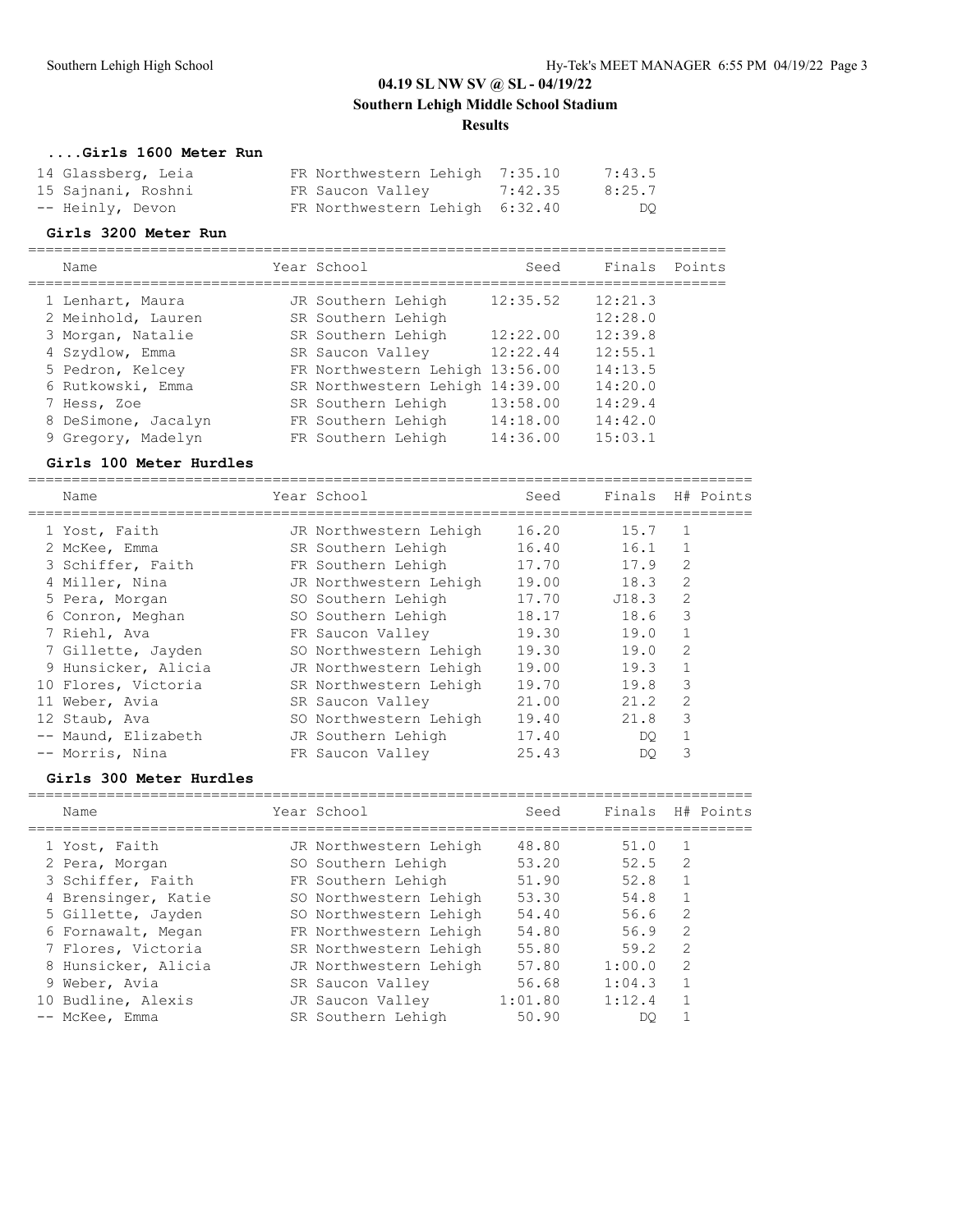# **Southern Lehigh Middle School Stadium**

## **Results**

## **Girls 4x100 Meter Relay**

| School                        | Seed                     | Finals Points |
|-------------------------------|--------------------------|---------------|
| 1 Southern Lehigh 'A'         | 50.10                    | 51.9          |
| 1) Smith, Gianna SO           | 2) Trout, Madison SR     |               |
| 3) Graver, Taylor SR          | 4) Chase, Marley SR      |               |
| 2 Northwestern Lehigh 'A'     | 51.00                    | 54.6          |
| 1) Grantham, Kaia SO          | 2) Pomajevich, Abby SO   |               |
| 3) Yost, Faith JR             | 4) Van Norman, Carsyn FR |               |
| -- Saucon Valley 'A'          | 55.00                    | DO            |
| 1) Robertson, Hailey SR<br>2) | Smith, Matalin SR        |               |
| 3) Spohn, Sage SR<br>4)       | Riehl, Ava FR            |               |

## **Girls 4x400 Meter Relay**

| School                                                                    |    | Seed                                                     | Finals Points |  |
|---------------------------------------------------------------------------|----|----------------------------------------------------------|---------------|--|
| 1 Southern Lehigh 'A'<br>1) Lea, Alexandra SO<br>3) Chase, Marley SR      |    | 4:23.80<br>2) Garges, Autumn SR<br>4) Trout, Madison SR  | 4:38.9        |  |
| 2 Saucon Valley 'A'<br>1) Price, Katryna FR                               |    | 4:35.80<br>2) Stern, Fiona SO                            | 4:46.4        |  |
| 3) Riehl, Ava FR<br>3 Northwestern Lehigh 'A'<br>1) Dubois, Haley SO      |    | 4) Bortz, Olivia SO<br>4:22.90<br>2) Glassberg, Naomi JR | 4:51.2        |  |
| 3) Silfies, Norah FR<br>4 Northwestern Lehigh 'B'<br>1) Masters, Julia SO |    | 4) Pomajevich, Abby SO<br>2) Renner, Sarah JR            | 5:30.8        |  |
| 3) Zentz, Avrie JR                                                        | 4) | Van Norman, Carsyn FR                                    |               |  |

## **Girls 4x800 Meter Relay**

| School                                                                     | Seed                                                                |             | Finals H# Points |
|----------------------------------------------------------------------------|---------------------------------------------------------------------|-------------|------------------|
| 1 Southern Lehigh 'A'<br>1) Lenhart, Maura JR<br>3) Garges, Autumn SR      | $10:12.45$ $10:29.4$ 2<br>2) Patel, Alaina JR<br>4) Stock, Emily SO |             |                  |
| 2 Northwestern Lehigh 'A'<br>1) Cornell, Sophia FR<br>3) Pedron, Kelcey FR | 9:53.25<br>2) Fagan, Emily JR<br>4) McGorry, Molly SR               | $11:57.9$ 1 |                  |

# **Girls High Jump**

| Name                                                                                                                                                                                   | Year School                                                                                                                                                                                                          | Seed                                                                                                                                               | Finals Points                                                                                                                             |  |
|----------------------------------------------------------------------------------------------------------------------------------------------------------------------------------------|----------------------------------------------------------------------------------------------------------------------------------------------------------------------------------------------------------------------|----------------------------------------------------------------------------------------------------------------------------------------------------|-------------------------------------------------------------------------------------------------------------------------------------------|--|
| 1 Yost, Faith<br>2 Weber, Avia<br>3 Mauer, Kirsten<br>4 Gillette, Jayden<br>5 Parrish, Felicity<br>5 Ruddell, Celina<br>6 Hagstrom, Mairi<br>6 VandeBunte, Faith<br>8 Fornawalt, Megan | JR Northwestern Lehigh<br>SR Saucon Valley<br>SR Northwestern Lehigh<br>SO Northwestern Lehigh<br>JR Southern Lehigh<br>FR Northwestern Lehigh<br>FR Southern Lehigh<br>SO Southern Lehigh<br>FR Northwestern Lehigh | $5 - 0.3$ , 00<br>$4 - 08.00$<br>$4 - 09.00$<br>$4 - 01.00$<br>$4 - 0.5$ , 00<br>$4 - 01.00$<br>$4 - 0.5$ , 00<br>$4 - 0.3$ , 00<br>$4 - 0.5$ , 00 | $5 - 02.00$<br>$4 - 11.00$<br>$4 - 07.00$<br>$J4 - 05.00$<br>$J4 - 05.00$<br>$J4 - 03.00$<br>$J4 - 03.00$<br>$J4 - 03.00$<br>$J4 - 03.00$ |  |
| 9 Schaller, Lilliana                                                                                                                                                                   | JR Southern Lehigh                                                                                                                                                                                                   | $4 - 01.00$                                                                                                                                        | $J4 - 01.00$                                                                                                                              |  |
|                                                                                                                                                                                        |                                                                                                                                                                                                                      |                                                                                                                                                    |                                                                                                                                           |  |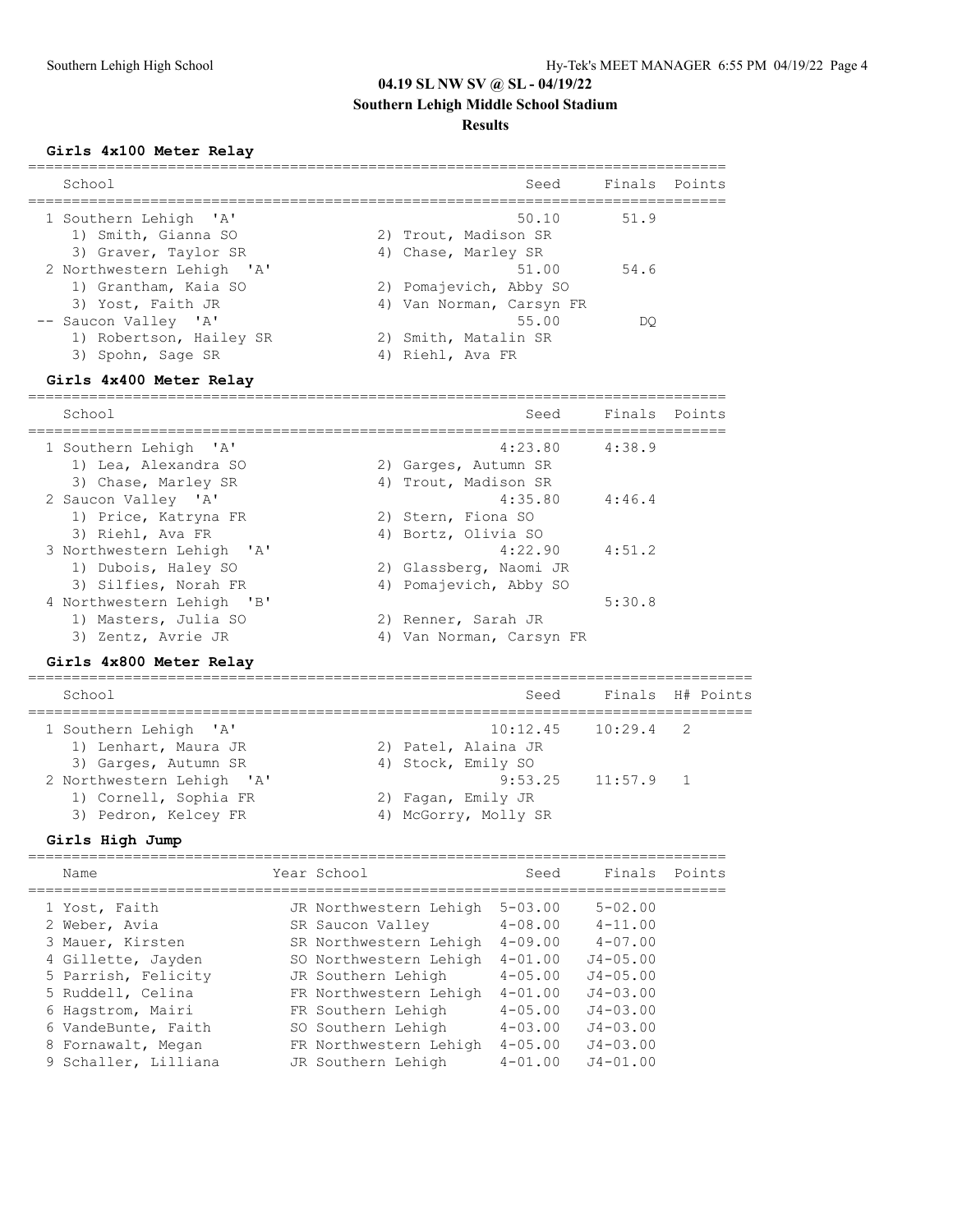**Southern Lehigh Middle School Stadium**

### **Results**

## **Girls Pole Vault**

| Finals Points<br>Year School<br>Seed<br>Name<br>$J7 - 09.00$<br>$6 - 06.00$<br>1 Sarnitsky, Ella<br>SO Southern Lehigh<br>SO Northwestern Lehigh<br>$8 - 06.00$<br>$J7 - 09.00$<br>2 Yost, Grace<br>$7 - 09.00$<br>$J7 - 0.3$ , 00<br>3 Esch, Caitlyn<br>SR Saucon Valley<br>$7 - 09.00$<br>SR Northwestern Lehigh<br>$.77 - 0.3$ . 00<br>4 Haas, Ashley<br>$6 - 0.3$ , 00<br>5 Riehl, Ava<br>$6 - 09.00$<br>FR Saucon Valley<br>$9 - 00.00$<br>-- Garippa, Ana<br>SR Saucon Valley<br>DO.<br>-- Nembhard, Brianna<br>FR Saucon Valley<br>DO<br>JR Northwestern Lehigh<br>-- Andreoli, Amy<br>6-09.00<br>DO |                  |                        |    |  |
|-------------------------------------------------------------------------------------------------------------------------------------------------------------------------------------------------------------------------------------------------------------------------------------------------------------------------------------------------------------------------------------------------------------------------------------------------------------------------------------------------------------------------------------------------------------------------------------------------------------|------------------|------------------------|----|--|
|                                                                                                                                                                                                                                                                                                                                                                                                                                                                                                                                                                                                             |                  |                        |    |  |
|                                                                                                                                                                                                                                                                                                                                                                                                                                                                                                                                                                                                             | -- Allen, Jordan | SO Northwestern Lehigh | DO |  |

## **Girls Long Jump**

|  | Name                 | Year School                              | Seed         | Finals Points |        |
|--|----------------------|------------------------------------------|--------------|---------------|--------|
|  | 1 Trout, Madison     | SR Southern Lehigh                       | $17 - 01.00$ | $16 - 07.00$  |        |
|  | 2 Riggins, Raquelle  | SO Southern Lehigh 15-07.50              |              | $14 - 07.50$  |        |
|  | 3 Nelson, Emma       | SR Northwestern Lehigh 14-01.00          |              | $14 - 01.50$  |        |
|  | 4 Mauer, Kirsten     | SR Northwestern Lehigh 15-04.00          |              | $14 - 01.00$  |        |
|  | 5 Maund, Elizabeth   | JR Southern Lehigh                       | $16 - 02.00$ | $14 - 00.50$  |        |
|  | 6 Bobbyn, Charlize   | SR Northwestern Lehigh 13-05.50          |              | $13 - 07.00$  |        |
|  | 7 Ruddell, Celina    | FR Northwestern Lehigh 13-00.75          |              | $12 - 06.50$  |        |
|  | 8 Kimmel, Ella       | FR Southern Lehigh                       | $12 - 08.00$ | $12 - 01.50$  |        |
|  | 9 Silfies, Norah     | FR Northwestern Lehigh 14-04.25          |              | $11 - 07.00$  |        |
|  | 10 Garippa, Ana      | SR Saucon Valley                         | $11 - 02.50$ | $10 - 11.50$  |        |
|  | 11 Morris, Nina      | FR Saucon Valley                         | 9-09.00      | $9 - 03.50$   |        |
|  | -- Dechert, Angelina | FR Saucon Valley                         |              | DQ.           |        |
|  | -- Nembhard, Brianna | FR Saucon Valley                         | $11 - 09.00$ | DQ.           |        |
|  | -- Stern, Fiona      | SO Saucon Valley                         | $11 - 10.50$ | DQ.           |        |
|  | -- Frey, Camdyn      | SO Southern Lehigh                       | $12 - 06.50$ | DQ.           |        |
|  | -- Robertson, Hailey | SR Saucon Valley                         | $14 - 03.50$ | DQ.           |        |
|  | Girls Triple Jump    |                                          |              |               |        |
|  | Name                 | Year School                              | Seed         | Finals        | Points |
|  | 1 Maund, Elizabeth   | JR Southern Lehigh 31-07.00 31-04.00     |              |               |        |
|  | 2 Nelson, Emma       | SR Northwestern Lehigh 32-02.50 29-10.00 |              |               |        |
|  | 3 Weber, Avia        | SR Saucon Valley 25-07.00                |              | $28 - 00.00$  |        |
|  | 4 McCormick, Lauren  | JR Southern Lehigh 28-03.00              |              | $27 - 06.00$  |        |
|  | 5 Bobbyn, Charlize   | SR Northwestern Lehigh 28-10.00          |              | $27 - 05.50$  |        |
|  | 6 Mauer, Kirsten     | SR Northwestern Lehigh 31-02.50          |              | $27 - 00.00$  |        |
|  | 7 Flores, Syenna     | FR Northwestern Lehigh 26-05.75          |              | $26 - 05.00$  |        |
|  | 8 Leto, Abigail      | FR Northwestern Lehigh 26-10.00          |              | $25 - 03.50$  |        |
|  | -- Klecatsky, Ashlee | SO Southern Lehigh                       | $25 - 10.50$ | DQ            |        |
|  |                      |                                          |              |               |        |

### **Girls Shot Put**

| Name                  |  | Year School                     | Seed         | Finals Points |  |  |  |  |  |
|-----------------------|--|---------------------------------|--------------|---------------|--|--|--|--|--|
| 1 Fenstermaker, Sadie |  | SO Northwestern Lehigh 28-09.00 |              | $31 - 02.00$  |  |  |  |  |  |
| 2 Brensinger, Katie   |  | SO Northwestern Lehigh 29-08.00 |              | $30 - 08.75$  |  |  |  |  |  |
| 3 Martinez, Jaelyn    |  | JR Southern Lehigh              | $29 - 00.25$ | $27 - 03.00$  |  |  |  |  |  |
| 4 Merriman, Maia      |  | SR Saucon Valley                | $22 - 09.00$ | $21 - 08.50$  |  |  |  |  |  |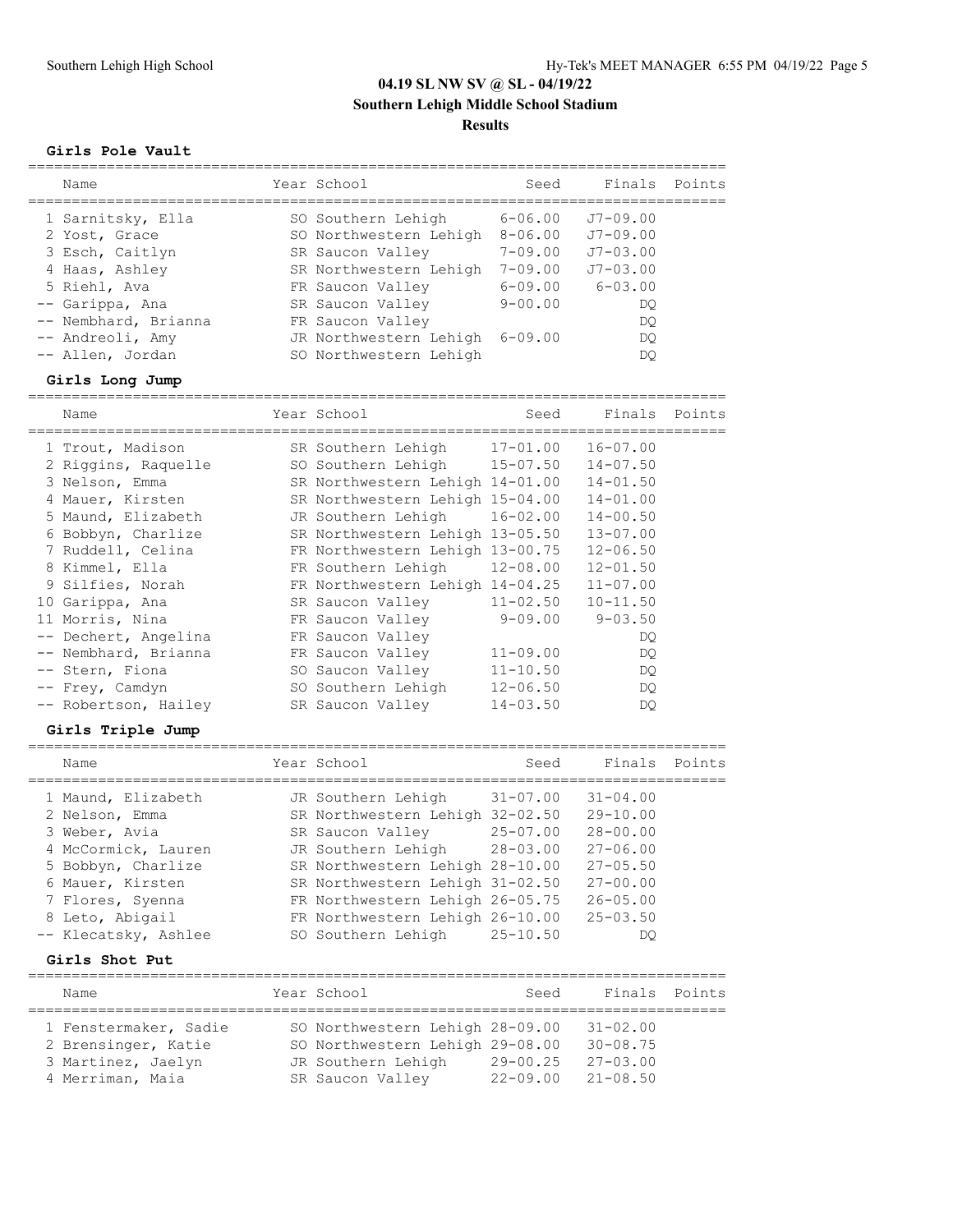# **04.19 SL NW SV @ SL - 04/19/22 Southern Lehigh Middle School Stadium Results**

================================================================================

### **....Girls Shot Put**

| 5 Bordman, Molly       | SO Saucon Valley 24-02.00       |              | $21 - 08.00$ |
|------------------------|---------------------------------|--------------|--------------|
| 6 Snyder, Alexis       | SO Northwestern Lehigh 20-05.00 |              | $21 - 00.50$ |
| 7 Wade, Rachel         | FR Northwestern Lehigh 15-10.00 |              | $20 - 08.50$ |
| 8 Yazdanyar, Catherine | JR Southern Lehigh              | $20 - 10.00$ | $20 - 03.50$ |
| 9 Wagner, Kelcie       | FR Southern Lehigh              | $20 - 07.25$ | $19 - 09.00$ |
| 10 DeNave, Brianna     | SO Southern Lehigh              | $18 - 09.50$ | $17 - 07.50$ |
| 11 Russ, Sarah         | SO Saucon Valley                | $16 - 01.00$ | $17 - 06.50$ |
| 12 Kistler, Adisan     | FR Northwestern Lehigh          |              | $17 - 02.50$ |
| 13 Eberling, Sydney    | SO Saucon Valley                | $15 - 05.00$ | $13 - 07.75$ |
| -- Perez, Spree        | JR Saucon Valley                | $18 - 06.00$ | DO.          |

### **Girls Discus Throw**

|    | Name                   | Year School                     | Seed      | Finals Points |  |
|----|------------------------|---------------------------------|-----------|---------------|--|
|    | 1 Fenstermaker, Sadie  | SO Northwestern Lehigh          | $80 - 07$ | $86 - 05$     |  |
|    | 2 Brensinger, Katie    | SO Northwestern Lehigh          | $80 - 06$ | $79 - 04$     |  |
|    | 3 Merriman, Maia       | SR Saucon Valley                | $68 - 05$ | $70 - 11$     |  |
|    | 4 Maund, Elizabeth     | JR Southern Lehigh              | $77 - 05$ | $68 - 05$     |  |
|    | 5 Snyder, Alexis       | SO Northwestern Lehigh          | $44 - 07$ | $65 - 08$     |  |
|    | 6 Green, Shannon       | FR Northwestern Lehigh 56-06.50 |           | $57 - 02$     |  |
|    | 7 Yazdanyar, Catherine | JR Southern Lehigh              | $76 - 08$ | $54 - 11$     |  |
|    | 8 Bordman, Molly       | SO Saucon Valley                | $52 - 02$ | $52 - 01$     |  |
|    | 9 Russ, Sarah          | SO Saucon Valley                | $47 - 00$ | $51 - 10$     |  |
|    | 10 Kistler, Adisan     | FR Northwestern Lehigh          |           | $48 - 06$     |  |
| 11 | Wagner, Kelcie         | FR Southern Lehigh              | $57 - 10$ | $47 - 08$     |  |
|    | 12 DeNave, Brianna     | SO Southern Lehigh              | $54 - 11$ | $46 - 01$     |  |
|    | 13 Perez, Spree        | JR Saucon Valley                | $46 - 08$ | $44 - 09$     |  |
|    | -- Martinez, Jaelyn    | JR Southern Lehigh              | $60 - 08$ | DO            |  |

### **Girls Javelin Throw**

| Name |                                                                                                                                                                                                                                                                                                    |                                             | Seed                                                                                                                                                                                                                                                                                                       | Finals Points                                                    |                                                                                                                   |
|------|----------------------------------------------------------------------------------------------------------------------------------------------------------------------------------------------------------------------------------------------------------------------------------------------------|---------------------------------------------|------------------------------------------------------------------------------------------------------------------------------------------------------------------------------------------------------------------------------------------------------------------------------------------------------------|------------------------------------------------------------------|-------------------------------------------------------------------------------------------------------------------|
|      |                                                                                                                                                                                                                                                                                                    |                                             | $86 - 05$                                                                                                                                                                                                                                                                                                  | $82 - 02$                                                        |                                                                                                                   |
|      |                                                                                                                                                                                                                                                                                                    |                                             |                                                                                                                                                                                                                                                                                                            | $81 - 11$                                                        |                                                                                                                   |
|      |                                                                                                                                                                                                                                                                                                    |                                             |                                                                                                                                                                                                                                                                                                            | $69 - 01$                                                        |                                                                                                                   |
|      |                                                                                                                                                                                                                                                                                                    |                                             |                                                                                                                                                                                                                                                                                                            | $61 - 10$                                                        |                                                                                                                   |
|      |                                                                                                                                                                                                                                                                                                    |                                             |                                                                                                                                                                                                                                                                                                            | $58 - 02$                                                        |                                                                                                                   |
|      |                                                                                                                                                                                                                                                                                                    |                                             |                                                                                                                                                                                                                                                                                                            | $58 - 01$                                                        |                                                                                                                   |
|      |                                                                                                                                                                                                                                                                                                    |                                             |                                                                                                                                                                                                                                                                                                            | $52 - 03$                                                        |                                                                                                                   |
|      |                                                                                                                                                                                                                                                                                                    |                                             |                                                                                                                                                                                                                                                                                                            | $48 - 11$                                                        |                                                                                                                   |
|      |                                                                                                                                                                                                                                                                                                    |                                             |                                                                                                                                                                                                                                                                                                            | $48 - 10$                                                        |                                                                                                                   |
|      |                                                                                                                                                                                                                                                                                                    |                                             |                                                                                                                                                                                                                                                                                                            | $44 - 07$                                                        |                                                                                                                   |
|      |                                                                                                                                                                                                                                                                                                    |                                             |                                                                                                                                                                                                                                                                                                            | $42 - 06$                                                        |                                                                                                                   |
|      |                                                                                                                                                                                                                                                                                                    |                                             |                                                                                                                                                                                                                                                                                                            | $41 - 05$                                                        |                                                                                                                   |
|      |                                                                                                                                                                                                                                                                                                    |                                             | $46 - 00$                                                                                                                                                                                                                                                                                                  | $36 - 11$                                                        |                                                                                                                   |
|      |                                                                                                                                                                                                                                                                                                    |                                             | $39 - 05$                                                                                                                                                                                                                                                                                                  | DO.                                                              |                                                                                                                   |
|      |                                                                                                                                                                                                                                                                                                    |                                             | $21 - 09$                                                                                                                                                                                                                                                                                                  | DO.                                                              |                                                                                                                   |
|      |                                                                                                                                                                                                                                                                                                    |                                             |                                                                                                                                                                                                                                                                                                            |                                                                  |                                                                                                                   |
| Name |                                                                                                                                                                                                                                                                                                    |                                             |                                                                                                                                                                                                                                                                                                            | Finals                                                           | H# Points                                                                                                         |
|      | 1 Riggins, Raquelle<br>3 Green, Shannon<br>4 Yazdanyar, Catherine<br>5 Derstine, Lydia<br>7 Snyder, Alexis<br>8 Wade, Rachel<br>9 Waqner, Kelcie<br>10 Bordman, Molly<br>11 Kistler, Adisan<br>12 DeNave, Brianna<br>13 Perez, Spree<br>-- Merriman, Maia<br>-- Russ, Sarah<br>Boys 100 Meter Dash | 2 Fenstermaker, Sadie<br>6 Eberling, Sydney | Year School<br>SO Southern Lehigh<br>SO Northwestern Lehigh<br>JR Southern Lehigh<br>SO Saucon Valley<br>SO Northwestern Lehigh<br>FR Northwestern Lehigh<br>FR Southern Lehigh<br>SO Saucon Valley<br>FR Northwestern Lehigh<br>SO Southern Lehigh<br>SR Saucon Valley<br>SO Saucon Valley<br>Year School | FR Northwestern Lehigh<br>SO Southern Lehigh<br>JR Saucon Valley | 89-01<br>$55 - 07$<br>$72 - 01$<br>$55 - 08$<br>$58 - 02$<br>$44 - 06$<br>58-08<br>$37 - 07$<br>$55 - 00$<br>Seed |

1 Tobin, Aiden SR Southern Lehigh 11.00 11.0 1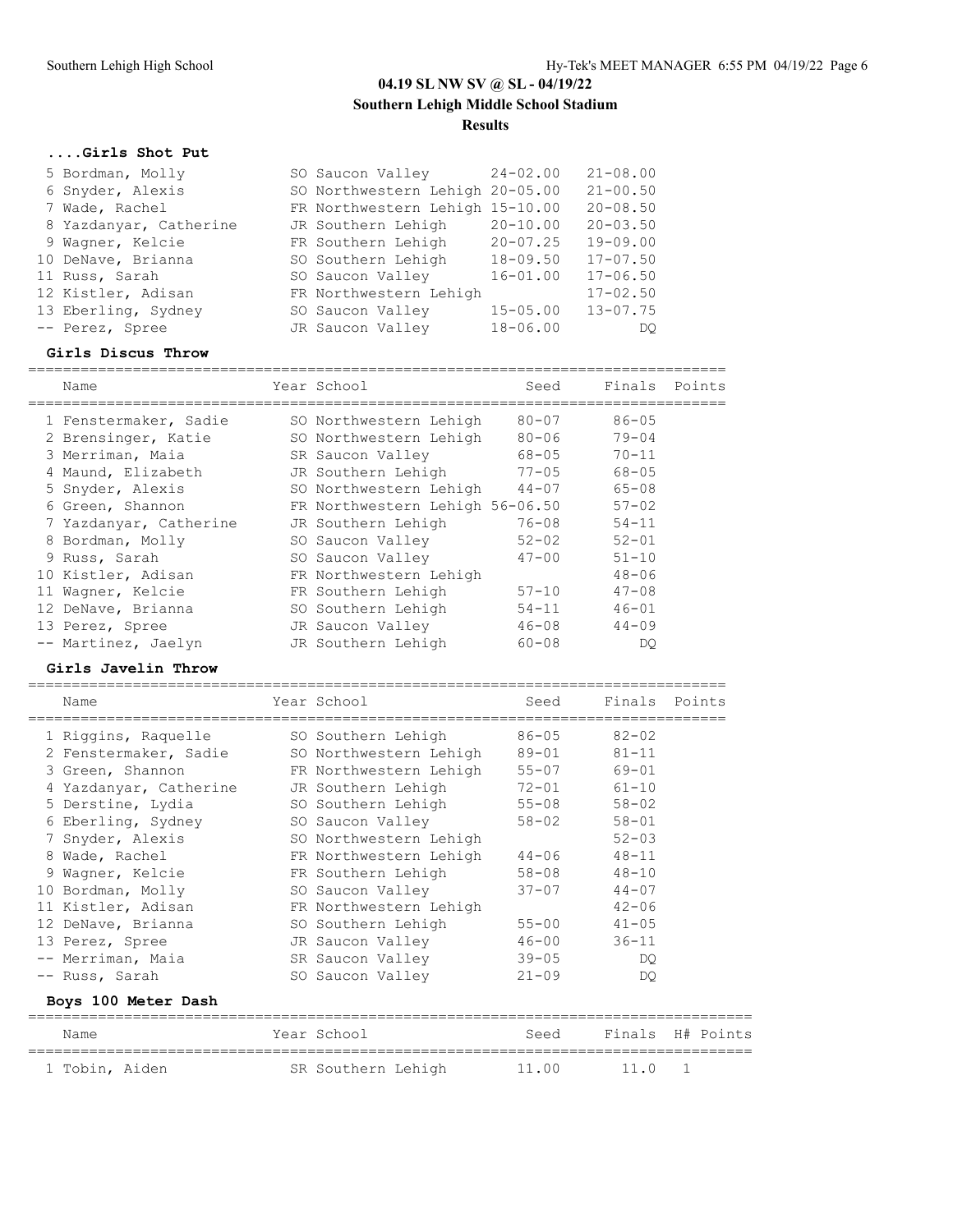===================================================================================

# **04.19 SL NW SV @ SL - 04/19/22 Southern Lehigh Middle School Stadium Results**

# **....Boys 100 Meter Dash**

| 2 Heilman, Joshua      | SR Northwestern Lehigh | 11.50 | 11.1 | 1              |
|------------------------|------------------------|-------|------|----------------|
| 3 Anderson, Evan       | JR Northwestern Lehigh | 11.50 | 11.2 | $\mathbf{1}$   |
| 4 Rizzuto, Tyler       | JR Southern Lehigh     | 11.30 | 11.4 | $\mathbf{1}$   |
| 5 Andrejko, Mitchell   | SO Southern Lehigh     | 11.40 | 11.6 | $\overline{c}$ |
| 5 Santiago, Raymond    | JR Saucon Valley       | 11.85 | 11.6 | $\mathbf{1}$   |
| 7 Baddoo, David        | JR Southern Lehigh     | 11.90 | 11.7 | 2              |
| 8 Heffelfinger, Hunter | SO Saucon Valley       | 12.00 | 11.9 | 2              |
| 9 Kerosetz, Shane      | FR Saucon Valley       | 11.80 | 12.0 | $\mathbf{1}$   |
| 9 Blaise, Bailey       | SO Northwestern Lehigh | 12.20 | 12.0 | 2              |
| 11 Laylock, Zaire      | SO Southern Lehigh     | 12.10 | 12.1 | 3              |
| 11 Fogal, Asa          | SO Northwestern Lehigh | 12.20 | 12.1 | 2              |
| 13 Matson, Landen      | FR Northwestern Lehigh | 12.30 | 12.3 | 3              |
| 13 Harriman, Dylan     | SR Saucon Valley       | 12.40 | 12.3 | $\overline{2}$ |
| 15 Russo, Joseph       | SR Northwestern Lehigh | 12.80 | 12.5 | 3              |
| 16 Azimi, Kasra        | FR Southern Lehigh     | 13.30 | 12.8 | 3              |
| 17 Aris, Prince        | SO Saucon Valley       | 13.00 | 13.3 | 3              |
| -- Edelman, Jack       | FR Saucon Valley       |       | DO.  | 3              |

## **Boys 200 Meter Dash**

| Name                   | Year School            | Seed  | Finals H# Points |                |  |
|------------------------|------------------------|-------|------------------|----------------|--|
| 1 Tobin, Aiden         | SR Southern Lehigh     | 22.00 | 22.9             | $\mathbf{1}$   |  |
| 2 Anderson, Evan       | JR Northwestern Lehigh | 24.60 | 24.0             | $\mathbf{1}$   |  |
| 3 Magallanes, Daniel   | JR Southern Lehigh     | 25.20 | 24.1             | $\overline{2}$ |  |
| 4 Kerosetz, Shane      | FR Saucon Valley       |       | 24.9             | $\mathfrak{D}$ |  |
| 5 Volpe, Joseph        | SR Southern Lehigh     | 25.60 | 25.4             | $\overline{2}$ |  |
| 6 Bachman, Benjamin    | FR Northwestern Lehigh | 25.70 | J25.5            | $\mathbf{1}$   |  |
| 7 Harriman, Dylan      | SR Saucon Valley       | 24.47 | J25.5            | $\mathbf{1}$   |  |
| 8 Matson, Landen       | FR Northwestern Lehigh | 26.50 | 25.9             | $\overline{2}$ |  |
| 8 Heffelfinger, Hunter | SO Saucon Valley       |       | 25.9             | 3              |  |
| 10 Knies, Austin       | SO Southern Lehigh     |       | 26.7             | 3              |  |
| 11 Russo, Joseph       | SR Northwestern Lehigh | 27.40 | 27.0             | 2              |  |
| 12 Ansanyi, Ernest     | SR Saucon Valley       |       | 27.3             | 3              |  |
| -- Aris, Prince        | SO Saucon Valley       |       | DO               | 2              |  |
| -- Mcmenamy, Patrick   | SR Southern Lehigh     | 24.97 | DO.              | 1              |  |
| -- Durham, Samuel      | SO Southern Lehigh     | 26.10 | DO               | 3              |  |
| -- Edelman, Jack       | FR Saucon Valley       | 28.20 | DO               | $\mathbf{1}$   |  |
| -- Kern, Seth          | FR Northwestern Lehigh |       | DO               | 3              |  |

## **Boys 400 Meter Dash**

| Name                  | Year School            | Seed    | Finals |                | H# Points |
|-----------------------|------------------------|---------|--------|----------------|-----------|
| 1 Hensinger, Chase    | SR Southern Lehigh     | 51.40   | 51.3   |                |           |
| 2 Heilman, Joshua     | SR Northwestern Lehigh | 52.90   | 53.7   |                |           |
| 3 Moyes, Jackson      | SR Northwestern Lehigh | 53.90   | 56.2   | 1              |           |
| 4 Kozlowski, Ethan    | SO Northwestern Lehigh | 55.90   | 56.3   | $\mathfrak{D}$ |           |
| 5 Mcmenamy, Patrick   | SR Southern Lehigh     | 56.70   | 57.1   | 2              |           |
| 6 Bachman, Benjamin   | FR Northwestern Lehigh | 56.00   | 57.3   | $\mathfrak{D}$ |           |
| 6 Riefenstahl, Tanner | FR Saucon Valley       |         | 57.3   |                |           |
| 8 Tapler, Noah        | FR Southern Lehigh     | 58.30   | 57.6   | 2              |           |
| 9 Tobin, Bryan        | FR Southern Lehigh     | 58.70   | 58.6   | $\mathcal{L}$  |           |
| 10 Durham, Samuel     | SO Southern Lehigh     | 57.80   | 1:00.6 |                |           |
| 11 Kern, Seth         | FR Northwestern Lehigh | 1:00.80 | 1:00.7 | 3              |           |
|                       |                        |         |        |                |           |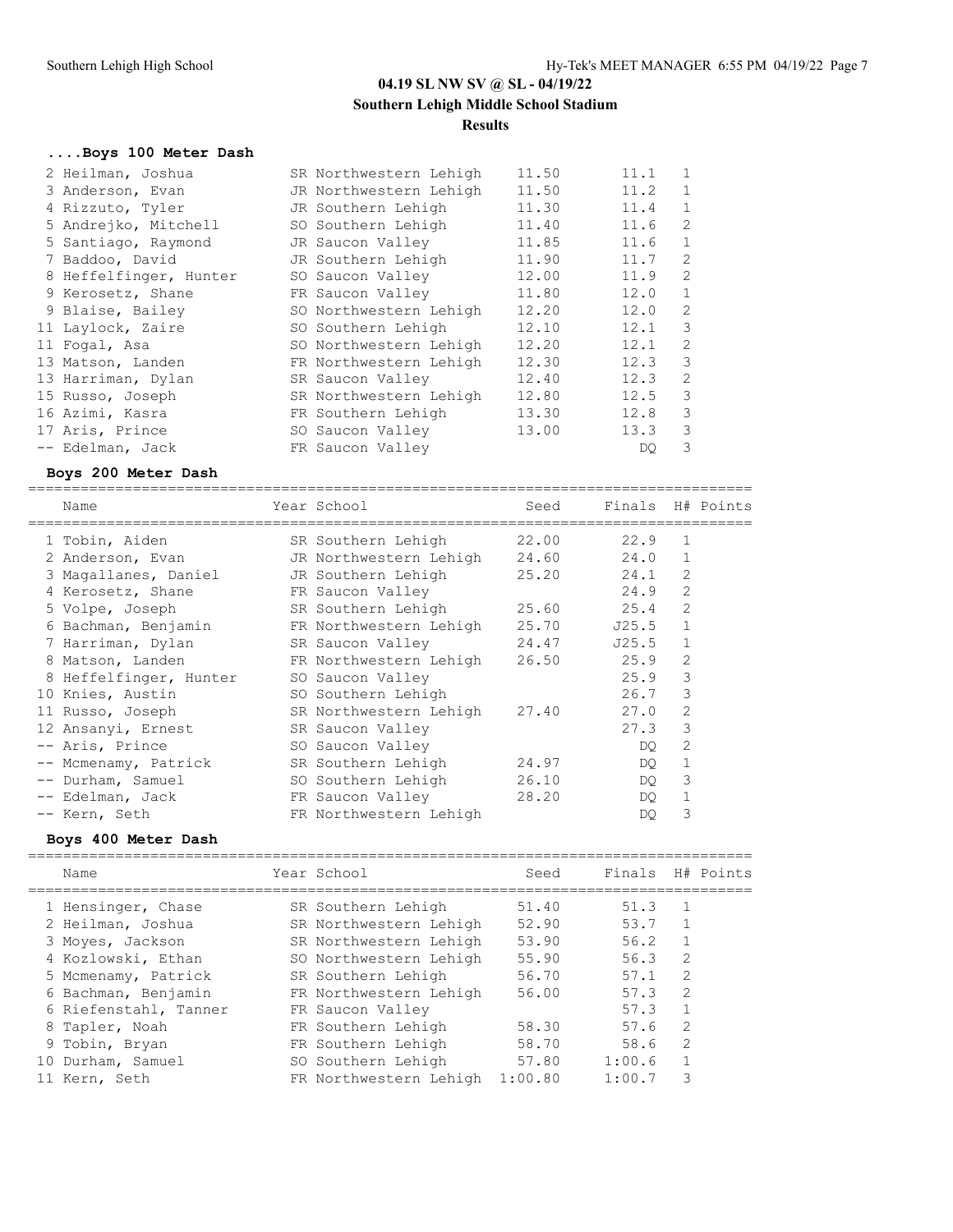## **Southern Lehigh Middle School Stadium**

## **Results**

# **....Boys 400 Meter Dash**

| 12 Lyon, Aaron   | FR Southern Lehigh             | $1:03.3$ 3 |  |
|------------------|--------------------------------|------------|--|
| -- Russo, Joseph | SR Northwestern Lehigh 1:01.40 | DO 3       |  |

## **Boys 800 Meter Run**

| Name                                           | Year School                    | Seed    | Finals H# Points |                |        |
|------------------------------------------------|--------------------------------|---------|------------------|----------------|--------|
| 1 Hensinger, Chase                             | SR Southern Lehigh 1:58.50     |         | 2:03.6           | $\mathbf{1}$   |        |
| 2 Vincent, Nathan                              | SR Northwestern Lehigh 2:09.20 |         | 2:05.7           | $\mathbf{1}$   |        |
| 3 Kennedy, Jaden                               | SR Saucon Valley               | 2:14.31 | 2:06.8           | $\mathbf{1}$   |        |
| 4 Rubino, Gregory                              | FR Southern Lehigh 2:12.60     |         | 2:16.8           | $\overline{2}$ |        |
| 5 Kershner, Sean                               | SO Northwestern Lehigh         |         | 2:20.0           | 2              |        |
| 6 German, Matthew                              | SR Saucon Valley 2:31.80       |         | 2:20.1           | $\overline{2}$ |        |
| 7 Rosenberg, Sidney 50 Southern Lehigh 2:23.90 |                                |         | 2:22.9           | $\mathfrak{D}$ |        |
| 8 Bruck, Andrew                                | JR Southern Lehigh             |         | 2:29.5           | 3              |        |
| 9 Hawk, Ethan                                  | FR Southern Lehigh             |         | 2:34.0           | 3              |        |
| 10 Pera, Jake                                  | SR Southern Lehigh             |         | 2:54.0           | 3              |        |
| 11 McGloughlin, Luke                           | Saucon Valley                  |         | 3:31.0           | 3              |        |
| -- MacIntosh, Chase                            | SO Southern Lehigh             |         | DO.              | 3              |        |
| -- Licairac, Connor                            | SO Southern Lehigh             |         | DO.              | 2              |        |
| -- Lisicky, Dominik                            | SR Southern Lehigh             | 1:59.80 | DO.              | $\mathbf{1}$   |        |
| -- Bower, Samuel                               | JR Northwestern Lehigh 2:09.60 |         | DO.              | 1              |        |
| Boys 1600 Meter Run                            |                                |         |                  |                |        |
| Name                                           | Year School                    | Seed    | Finals           |                | Points |

| Name                | rear scnool            | seea    | Flnals | POINTS |
|---------------------|------------------------|---------|--------|--------|
| 1 Kane, Alexander   | SR Southern Lehigh     | 4:34.00 | 4:41.5 |        |
| 2 Lisicky, Dominik  | SR Southern Lehigh     | 4:30.60 | 4:42.3 |        |
| 3 Santana, Matthew  | JR Northwestern Lehigh | 4:44.20 | 4:49.6 |        |
| 4 Bower, Samuel     | JR Northwestern Lehigh | 4:42.80 | 4:57.1 |        |
| 5 Huber, Jacob      | SR Saucon Valley       | 5:01.40 | 5:02.7 |        |
| 6 Kane, William     | JR Southern Lehigh     | 5:06.60 | 5:11.0 |        |
| 7 Bruck, Andrew     | JR Southern Lehigh     | 5:10.60 | 5:16.8 |        |
| 8 Thomas, Andrew    | FR Southern Lehigh     | 5:18.90 | 5:27.3 |        |
| 9 Santana, Zachary  | JR Northwestern Lehigh |         | 5:40.7 |        |
| 10 Van't Hof, Aidan | JR Southern Lehigh     | 5:27.80 | 5:45.7 |        |
| 11 Yu, Sungwon      | FR Southern Lehigh     | 6:04.30 | 6:06.3 |        |
| 12 Best, Jack       | FR Southern Lehigh     |         | 6:20.7 |        |

## **Boys 3200 Meter Run**

| Name                                                                                                                                                                                     | Year School                                                                                                                                                                                                                                                     | Seed                             | Finals                                                                                          | Points |
|------------------------------------------------------------------------------------------------------------------------------------------------------------------------------------------|-----------------------------------------------------------------------------------------------------------------------------------------------------------------------------------------------------------------------------------------------------------------|----------------------------------|-------------------------------------------------------------------------------------------------|--------|
| 1 Kane, Alexander<br>2 Santana, Matthew<br>3 Chukoskie, Cole<br>4 Chukoskie, Joe<br>5 Jones, Peter<br>6 Giandomenico, Xander<br>7 Kane, William<br>8 Clinton, Joshua<br>9 Thomas, Andrew | SR Southern Lehigh 10:01.60<br>JR Northwestern Lehigh 10:30.00<br>SR Northwestern Lehigh 10:20.00<br>SR Northwestern Lehigh 10:46.40<br>FR Southern Lehigh<br>FR Northwestern Lehigh 11:49.70<br>JR Southern Lehigh<br>JR Southern Lehigh<br>FR Southern Lehigh | 10:51.90<br>12:08.51<br>11:46.50 | 10:01.6<br>10:19.5<br>10:25.8<br>11:30.0<br>11:32.2<br>11:46.5<br>11:49.6<br>12:08.2<br>12:08.3 |        |
| 10 Van't Hof, Aidan<br>Hammond, John                                                                                                                                                     | JR Southern Lehigh<br>FR Southern Lehigh                                                                                                                                                                                                                        | 12:09.20                         | 12:19.2<br>12:52.4                                                                              |        |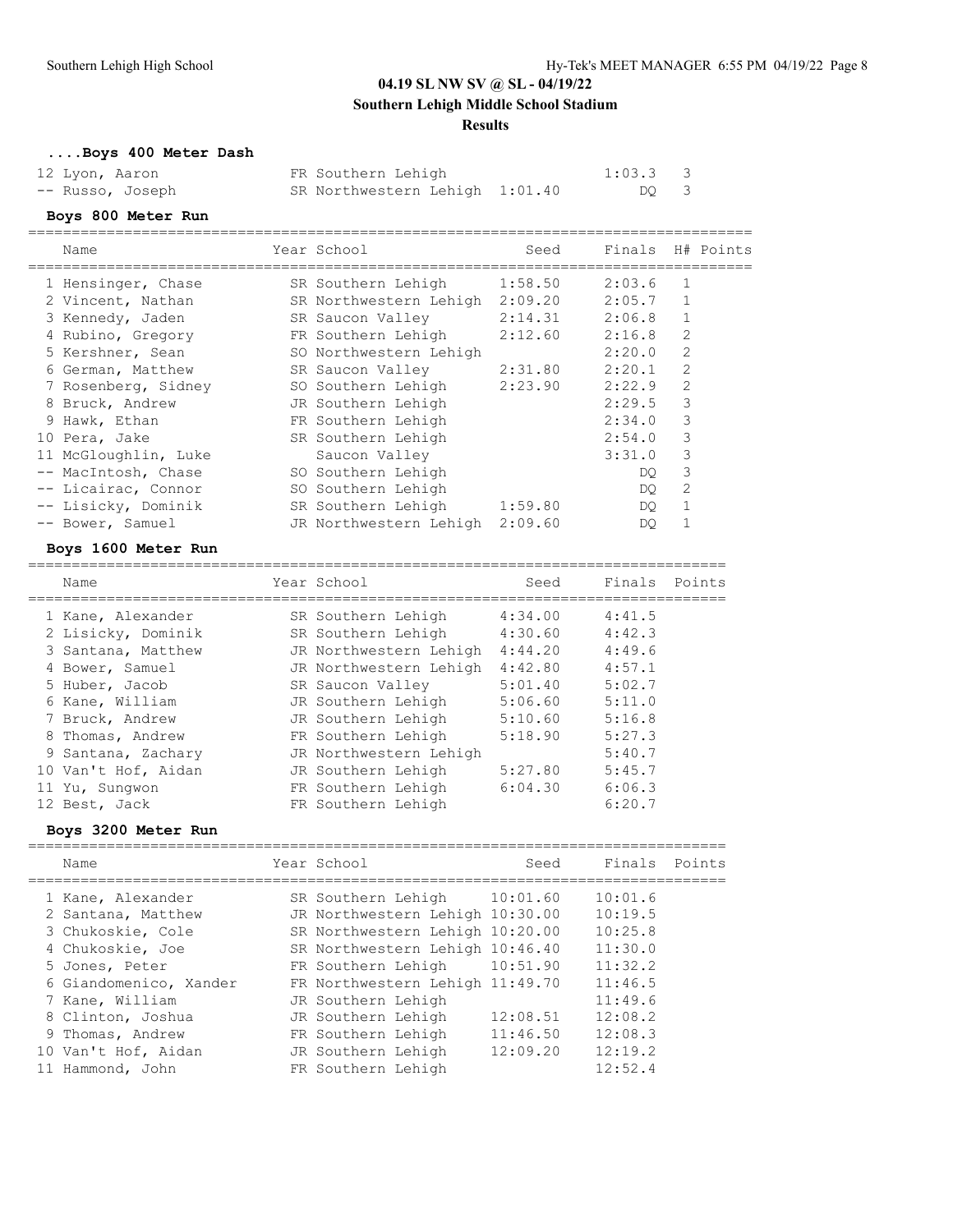**Southern Lehigh Middle School Stadium**

### **Results**

# **....Boys 3200 Meter Run**

| 12 Ferguson, Brendan | SR Saucon Valley   | 12:15.00 | 12:56.2 |
|----------------------|--------------------|----------|---------|
| 13 Schaller, Ryan    | FR Southern Lehigh |          | 13:27.0 |
| -- Lisicky, Dominik  | SR Southern Lehigh | 9:57.30  | DO      |

### **Boys 110 Meter Hurdles**

| Name                   | Year School            | Seed  | Finals |                | H# Points |
|------------------------|------------------------|-------|--------|----------------|-----------|
| 1 Inglis, Jack         | SO Southern Lehigh     | 14.90 | 15.2   | $\mathbf{1}$   |           |
| 2 Allen, Robert        | JR Southern Lehigh     | 16.10 | 17.0   |                |           |
| 3 Brogle, Nicholas     | SR Saucon Valley       | 17.07 | 17.2   |                |           |
| 4 Miller, Joshua       | JR Southern Lehigh     | 18.58 | 18.1   | 2              |           |
| 5 Crookham, Hunter     | JR Saucon Valley       | 18.80 | 19.5   | 2              |           |
| 6 Miller, Brendan      | FR Northwestern Lehigh | 20.30 | 19.7   | 2              |           |
| 7 Romanuski, Skyler    | SR Northwestern Lehigh | 19.50 | 19.8   |                |           |
| 7 Kuhns, Cayden        | JR Northwestern Lehigh | 19.10 | 19.8   |                |           |
| 9 Shuhay, Matthew      | JR Northwestern Lehigh | 19.10 | 24.7   |                |           |
| -- Iorio, Nathaniel    | JR Saucon Valley       | 22.80 | DO.    | 2              |           |
| -- Marstellar, Ethan   | FR Northwestern Lehigh | 21.90 | DO.    | $\mathfrak{D}$ |           |
| -- Fornawalt, Benjamin | JR Northwestern Lehigh | 21.60 | DO     | 2              |           |
|                        |                        |       |        |                |           |

## **Boys 300 Meter Hurdles**

| Name                   | Year School            | Seed  | Finals |                | H# Points |
|------------------------|------------------------|-------|--------|----------------|-----------|
| 1 Brogle, Nicholas     | SR Saucon Valley       | 46.20 | 45.8   |                |           |
| 2 Allen, Robert        | JR Southern Lehigh     | 48.40 | 46.0   | 2              |           |
| 3 Miller, Joshua       | JR Southern Lehigh     | 45.10 | 48.4   | $\mathbf{1}$   |           |
| 4 Shuhay, Matthew      | JR Northwestern Lehigh | 48.40 | 50.3   |                |           |
| 5 Miller, Brendan      | FR Northwestern Lehigh | 49.10 | 50.8   | $\mathbf{1}$   |           |
| 6 Romanuski, Skyler    | SR Northwestern Lehigh | 49.00 | 52.0   | $\mathfrak{D}$ |           |
| 7 Crookham, Hunter     | JR Saucon Valley       | 50.30 | 55.3   | $\mathbf{1}$   |           |
| 8 Monahan, Caden       | FR Northwestern Lehigh | 55.30 | 56.9   | 2              |           |
| -- Marstellar, Ethan   | FR Northwestern Lehigh | 57.20 | DO     | $\mathfrak{D}$ |           |
| -- Inglis, Jack        | SO Southern Lehigh     | 44.10 | DO     |                |           |
| -- Fornawalt, Benjamin | JR Northwestern Lehigh |       | DO     | 2              |           |
| -- Iorio, Nathaniel    | JR Saucon Valley       | 53.40 | DO     | 2              |           |
|                        |                        |       |        |                |           |

## **Boys 4x100 Meter Relay**

| School                                                                     |    | Seed                                                   | Finals Points |  |
|----------------------------------------------------------------------------|----|--------------------------------------------------------|---------------|--|
| 1 Southern Lehigh 'A'<br>1) Rizzuto, Tyler JR                              |    | 44.30<br>2) Magallanes, Daniel JR                      | 45.3          |  |
| 3) Tobin, Aiden SR                                                         |    | 4) Inglis, Jack SO                                     |               |  |
| 2 Northwestern Lehigh 'A'<br>1) Anderson, Evan JR                          |    | 45.30<br>2) Blaise, Bailey SO                          | 46.9          |  |
| 3) Moyes, Jackson SR                                                       |    | 4) Fogal, Asa SO                                       |               |  |
| 3 Saucon Valley 'A'<br>1) Kerosetz, Shane FR<br>3) Heffelfinger, Hunter SO | 4) | 48.24<br>2) Harriman, Dylan SR<br>Santiago, Raymond JR | 48.6          |  |
|                                                                            |    |                                                        |               |  |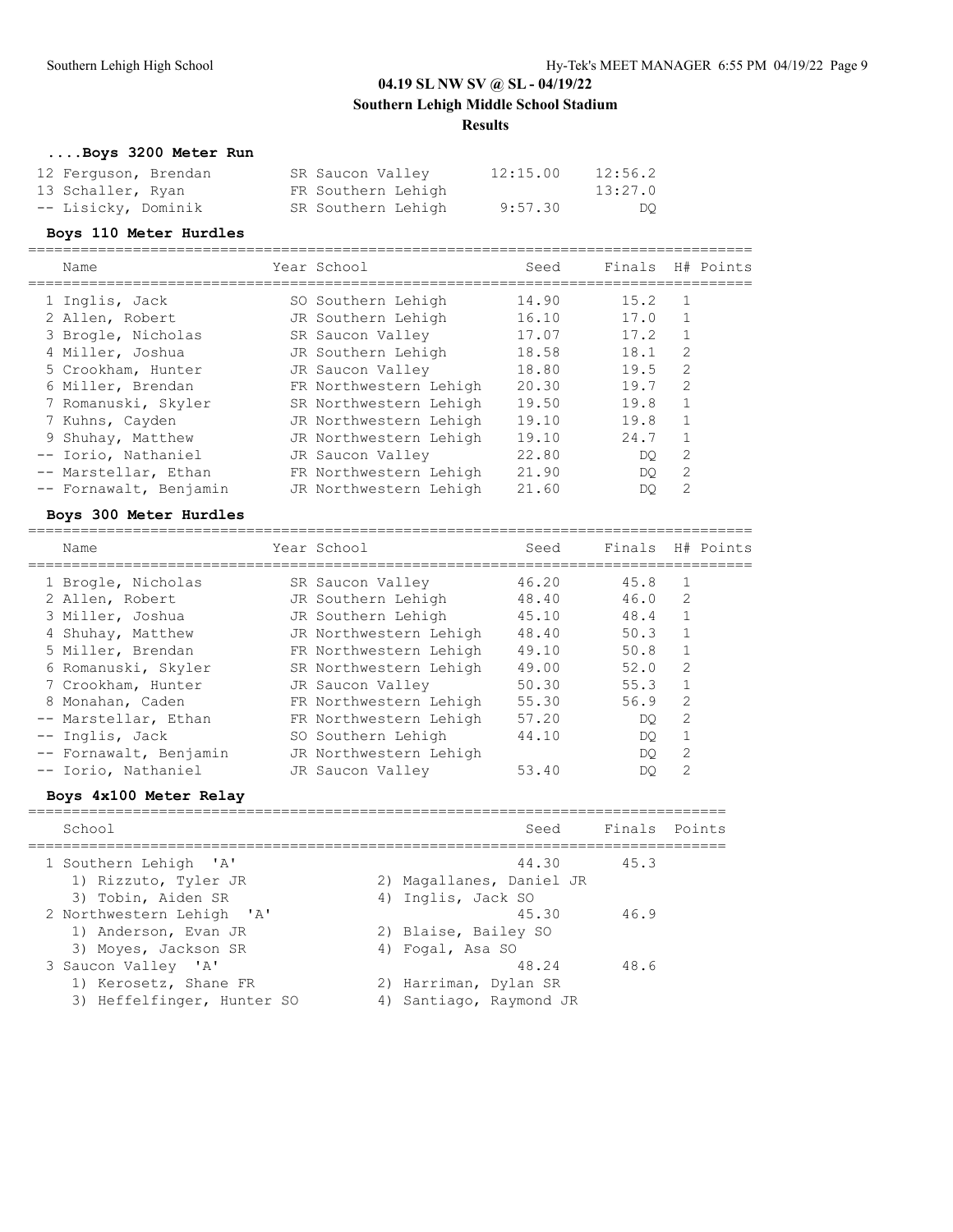# **Southern Lehigh Middle School Stadium**

## **Results**

## **Boys 4x400 Meter Relay**

| School                                            | Seed                                            | Finals Points |  |
|---------------------------------------------------|-------------------------------------------------|---------------|--|
| 1 Northwestern Lehigh 'A'<br>1) Anderson, Evan JR | $3:39.49$ $3:49.0$<br>2) Heilman, Joshua SR     |               |  |
| 3) Kozlowski, Ethan SO                            | 4) Moyes, Jackson SR                            |               |  |
| 2 Saucon Valley 'A'<br>1) Huber, Jacob SR         | $3:45.90$ $3:50.0$<br>2) Riefenstahl, Tanner FR |               |  |
| 3) Brogle, Nicholas SR<br>3 Southern Lehigh 'B'   | 4) Kennedy, Jaden SR                            | 4:04.1        |  |
| 1) Bah, Alpha SO<br>3) Best, Jack FR              | 2) Jacobson, John SO<br>4) Tapler, Noah FR      |               |  |

## **Boys 4x800 Meter Relay**

| School                                                                    | Seed                                                      |            | Finals H# Points |
|---------------------------------------------------------------------------|-----------------------------------------------------------|------------|------------------|
| 1 Northwestern Lehigh 'A'<br>1) Chukoskie, Joe SR<br>3) Kershner, Sean SO | 8:37.29<br>2) Chukoskie, Cole SR<br>4) Vincent, Nathan SR | 9:08.0 1   |                  |
| 2 Southern Lehigh 'A'<br>1) Licairac, Connor SO<br>3) Jones, Peter FR     | 9:13.70<br>2) Clinton, Joshua JR<br>4) Rubino, Gregory FR | $9:38.2$ 2 |                  |

## **Boys High Jump**

| Name                  | Year School                    | Seed        | Finals         | Points |
|-----------------------|--------------------------------|-------------|----------------|--------|
| 1 Allen, Robert       | JR Southern Lehigh             | $6 - 01.00$ | $5 - 09.00$    |        |
| 2 Shuhay, Matthew     | JR Northwestern Lehigh 5-01.00 |             | $5 - 07.00$    |        |
| 2 Kozlowski, Ethan    | SO Northwestern Lehigh         |             | $5 - 07.00$    |        |
| 4 Riefenstahl, Tanner | FR Saucon Valley               |             | $5 - 0.5$ , 00 |        |
| 5 Johnson, Jack       | JR Southern Lehigh             | $5 - 01.00$ | $5 - 0.3$ , 00 |        |
| 6 Fornawalt, Benjamin | JR Northwestern Lehigh         | $5 - 01.00$ | $5 - 01.00$    |        |
| 6 Kline, Colton       | SO Southern Lehigh             |             | $5 - 01.00$    |        |
| -- Santiago, Raymond  | JR Saucon Valley               | $5 - 04.00$ | DO             |        |
| -- Edelman, Jack      | FR Saucon Valley               |             | DO.            |        |
| -- Baddoo, David      | JR Southern Lehigh             |             | DO             |        |
| -- Kern, Seth         | FR Northwestern Lehigh         |             | DO             |        |

## **Boys Pole Vault**

| Name                                                                                                                                                                                                                | Year School                                                                                                                                                                                                                                             | Seed                                  | Finals Points                                                                                          |  |
|---------------------------------------------------------------------------------------------------------------------------------------------------------------------------------------------------------------------|---------------------------------------------------------------------------------------------------------------------------------------------------------------------------------------------------------------------------------------------------------|---------------------------------------|--------------------------------------------------------------------------------------------------------|--|
| 1 Kuhns, Cayden<br>2 Sarnitsky, Benjamin<br>3 Hambly, Parker<br>4 Leith, Zachary<br>-- Mesics, Carson<br>-- Leibowitz, Owen<br>-- Zaharakis, Leonidas<br>-- Lorio, Cole<br>-- Licairac, Connor<br>-- Lorio, Anthony | JR Northwestern Lehigh 11-09.00<br>SR Southern Lehigh<br>JR Southern Lehigh<br>SR Northwestern Lehigh 8-06.00<br>JR Northwestern Lehigh<br>JR Northwestern Lehigh<br>SO Saucon Valley<br>SO Southern Lehigh<br>SO Southern Lehigh<br>SO Southern Lehigh | $8 - 00.00$<br>9-00.00<br>$8 - 09.00$ | $10 - 06.00$<br>$9 - 0.3$ , 00<br>$8 - 03.00$<br>$J8 - 03.00$<br>DO.<br>DO.<br>DO.<br>DO.<br>DO.<br>DO |  |
|                                                                                                                                                                                                                     |                                                                                                                                                                                                                                                         |                                       |                                                                                                        |  |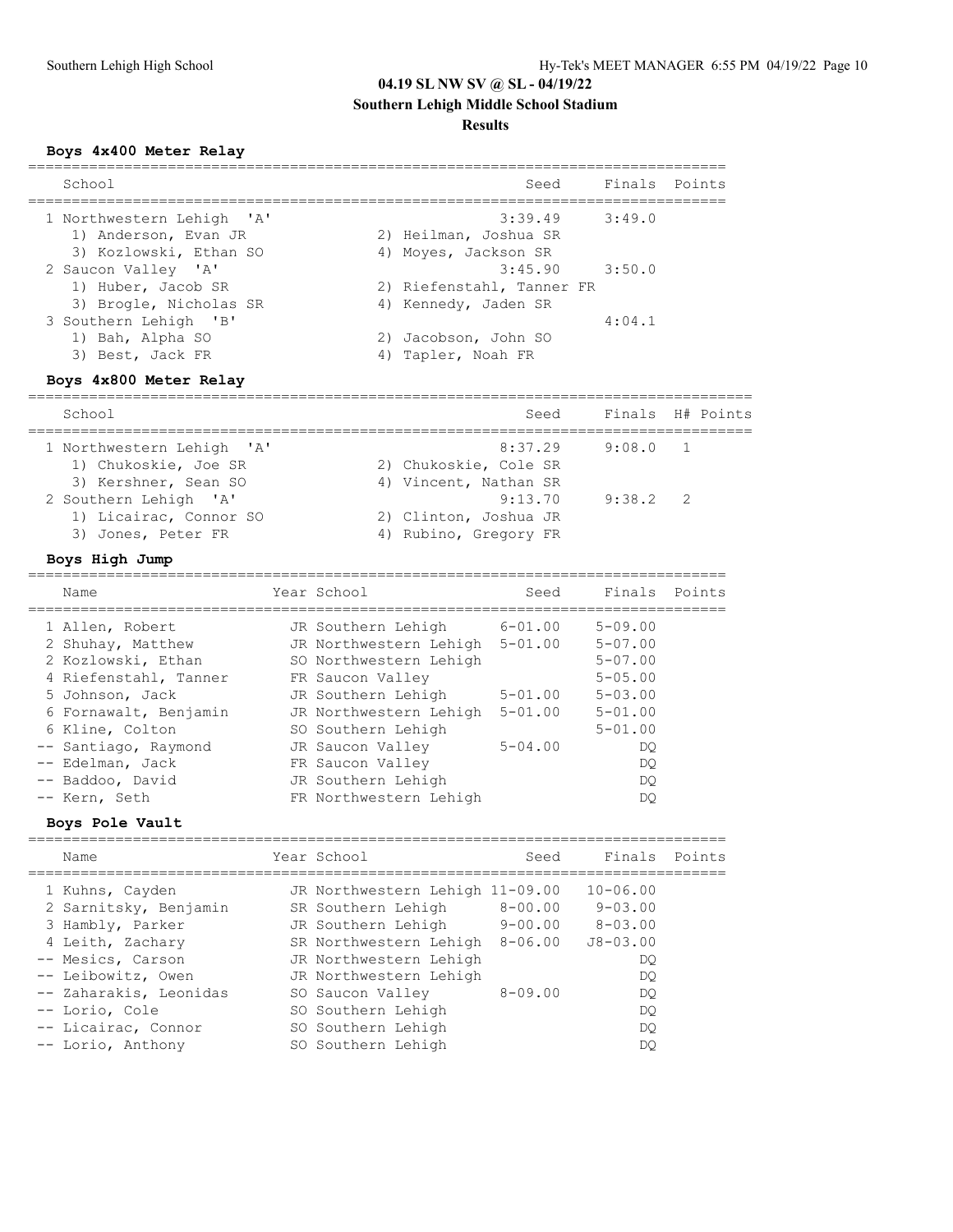**Southern Lehigh Middle School Stadium**

### **Results**

#### **Boys Long Jump**

| Name                    | Year School                     | Seed         | Finals        | Points |
|-------------------------|---------------------------------|--------------|---------------|--------|
| 1 Inglis, Jack          | SO Southern Lehigh              | $21 - 00.00$ | $19 - 10.00$  |        |
| 2 Heilman, Joshua       | SR Northwestern Lehigh 17-06.75 |              | $18 - 02.00$  |        |
| 3 Baddoo, David         | JR Southern Lehigh              | 18-10.00     | $18 - 00.00$  |        |
| 4 Shuhay, Matthew       | JR Northwestern Lehigh          |              | $17 - 03.50$  |        |
| 5 Bolsover, Daniel      | SR Northwestern Lehigh 17-11.75 |              | $17 - 00.00$  |        |
| 6 Jacobson, John        | SO Southern Lehigh              | $17 - 11.50$ | $16 - 10.50$  |        |
| 7 Santiago, Raymond     | JR Saucon Valley                | $17 - 02.00$ | $16 - 09.00$  |        |
| 8 Fogal, Asa            | SO Northwestern Lehigh 16-07.00 |              | $16 - 07.50$  |        |
| 9 Ansanyi, Ernest       | SR Saucon Valley                | $16 - 09.00$ | $16 - 05.50$  |        |
| 10 Sarnitsky, Benjamin  | SR Southern Lehigh              | $17 - 00.00$ | $16 - 00.00$  |        |
| 11 Kline, Colton        | SO Southern Lehigh              | $16 - 09.50$ | $15 - 10.00$  |        |
| 12 Aris, Prince         | SO Saucon Valley                | $14 - 09.50$ | $J14 - 03.00$ |        |
| 13 Wertman, Hudson      | JR Northwestern Lehigh 15-04.75 |              | $J14 - 03.00$ |        |
| 14 Edelman, Jack        | FR Saucon Valley                |              | $13 - 09.00$  |        |
| -- Kerosetz, Shane      | FR Saucon Valley                | $18 - 04.00$ | DQ.           |        |
| -- Crookham, Hunter     | JR Saucon Valley                | $16 - 06.00$ | DQ.           |        |
| Boys Triple Jump        |                                 |              |               |        |
|                         |                                 |              |               |        |
| Name                    | Year School                     | Seed         | Finals        | Points |
| 1 Inglis, Jack          | SO Southern Lehigh              | $41 - 04.00$ | $38 - 09.00$  |        |
| 2 Miller, Joshua        | JR Southern Lehigh              | $39 - 00.00$ | $37 - 07.00$  |        |
| 3 Bolsover, Daniel      | SR Northwestern Lehigh 39-03.00 |              | $37 - 02.00$  |        |
| 4 Ansanyi, Ernest       | SR Saucon Valley                | $34 - 08.00$ | $34 - 10.50$  |        |
| 5 Fogal, Jedediah       | JR Northwestern Lehigh 35-01.50 |              | $34 - 01.00$  |        |
| 6 Fornawalt, Benjamin   | JR Northwestern Lehigh          |              | $33 - 06.00$  |        |
| 7 Wertman, Hudson       | JR Northwestern Lehigh 33-07.50 |              | $32 - 11.50$  |        |
| 8 Johnson, Jack         | JR Southern Lehigh              | $32 - 00.00$ | $32 - 01.00$  |        |
| 9 Kerosetz, Shane       | FR Saucon Valley                | $32 - 10.50$ | $31 - 10.00$  |        |
| 10 Kline, Colton        | SO Southern Lehigh              | 29-04.00     | $31 - 08.50$  |        |
| 11 Jacobson, John       | SO Southern Lehigh              |              | $29 - 06.50$  |        |
| 12 Heffelfinger, Hunter | SO Saucon Valley                | $28 - 03.00$ | $29 - 02.00$  |        |
| 13 Edelman, Jack        | FR Saucon Valley                |              | 28-10.00      |        |
| -- Brogle, Nicholas     | SR Saucon Valley                | $39 - 09.50$ | DQ            |        |
| -- Fogal, Asa           | SO Northwestern Lehigh 33-11.50 |              | DQ.           |        |
| -- Crookham, Hunter     | JR Saucon Valley                | $34 - 04.25$ | DQ.           |        |
| Boys Shot Put           |                                 |              |               |        |
| Name                    | Year School                     | Seed         | Finals        | Points |
|                         |                                 |              |               |        |
| 1 Denton, Noah          | SR Southern Lehigh              | $40 - 10.00$ | $43 - 01.50$  |        |
| 2 Myers, Colin          | JR Northwestern Lehigh 36-09.00 |              | $38 - 01.50$  |        |
| 3 Johnson, Jack         | JR Southern Lehigh              | $36 - 10.00$ | $37 - 05.00$  |        |
| 4 Laudenslager, Caleb   | 10 Saucon Valley                | 36-06.00     | $35 - 00.75$  |        |
| 5 Cabansag, Matthew     | SO Northwestern Lehigh 32-03.00 |              | $33 - 09.00$  |        |
| 6 Torres, Elijahlee     | FR Saucon Valley                | $29 - 07.00$ | $32 - 07.50$  |        |
| 7 Andrejko, Mitchell    | SO Southern Lehigh              | $33 - 03.00$ | $30 - 09.75$  |        |
| 8 Kovacs, Brock         | SO Saucon Valley                | $31 - 01.00$ | $30 - 02.50$  |        |

9 Bailey, Jackson FR Northwestern Lehigh 25-04.00 29-05.25 10 Tobin, Bryan FR Southern Lehigh 28-07.75 29-05.00 11 Frederick, Owen JR Saucon Valley 30-10.00 29-00.00

================================================================================